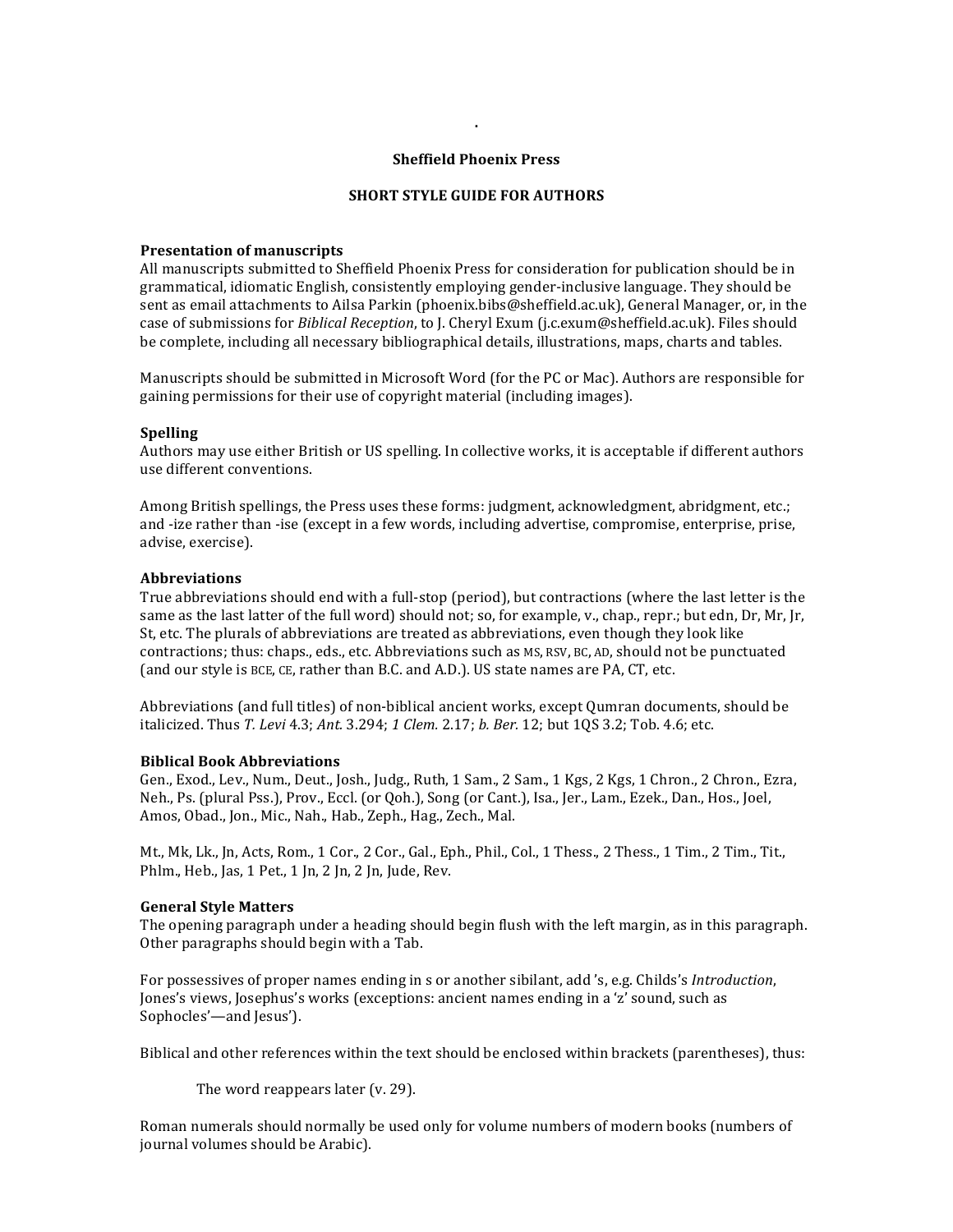Foreign words and phrases, except very common ones, should be italicized: thus *redaktionsgeschichtlich, enfant terrible, et al., but e.g., etc., per se, inclusio, etc.* 

In a reference to a biblical passage, when only the chapter number follows the name of a biblical book, write Samuel (for example) in full (except within parenthesis [brackets], where Sam. is the form); when chapter and verse number follow, Sam. (except when the first word of a sentence, where the full form Samuel is used). When the words 'chapter' and 'verse' are used, they should be abbreviated to chap. (chaps.) and  $v$ . (vv.), except at the beginning of a sentence, where they are written 'Chapter' and 'Verse'.

Hebrew words should generally be in unvocalized form (unless vocalization is necessary to the discussion at hand); in unvocalized Hebrew the dot distinguishing the letters sin from shin should be preserved unless in quotation of Hebrew manuscripts (like the Dead Sea Scrolls) where the dot is not used.

## **Punctuation**

Quotations should be enclosed in single quotation marks, double quotation marks being used for quotations within quotations. A closing quotation mark comes before the closing punctuation of a sentence unless the quotation contains more than the sentence that is ending, or unless the quotation is nothing but a sentence. For example,

Jones maintains that 'there is no case for a "Son of Man" title in Judaism'. Jones maintains that 'there is no case for a "Son of Man" title in Judaism. It rests on a misunderstanding.'

Jones is adamant. 'There is no case for a "Son of Man" title in Judaism.'

Jones is adamant. 'There is no case for a "Son of Man" title in Judaism', he says.

Biblical references have chapter separated from verse by a full-stop (period); a comma and a space separate one verse number from another; a semicolon and a space separate one chapter number from another; thus Gen. 3.1, 7, 8; 14.6; 24.4; Exod. 3.17; etc.

Initials of authors have no space between them, though there is a space between the final initial and the surname, e.g. C.H. Gordon.

## **Foreign Language Fonts**

Authors may use for Greek and Hebrew the proprietary fonts from Linguist's Software (Hebraica II, Graeca, Transliterator), or the Bible Works fonts (BWHebb, BWGrkl), or the publicly available fonts from the SBL website (SPTiberian for Hebrew, SPIonic for Greek, SPAtlantis for transliteration). Please do not use any other font (including Unicode and, especially, right-to-left Hebrew fonts).

## **Footnote and Bibliography Style**

Authors may use either  $(1)$  traditional footnote style or  $(2)$  the author-date style  $($ also known as social-science style or Harvard style); when contributing to an edited volume, please follow the advice of your editor.

# **(1) The Traditional Style**

Some examples of footnotes are:

Francis Brown, S.R. Driver and Charles A. Briggs, A Hebrew and English Lexicon (Oxford: Clarendon Press, 1906), p. 137b.

Ludwig Koehler and Walter Baumgartner, *Hebrew and Aramaic Lexicon of the Old Testament* (Leiden: E.J. Brill, 1994–2000), I. p. 156b.

Ludwig Koehler and Walter Baumgartner, *Hebräisches und aramäisches Lexikon zum Alten* Testament (5 vols.; Leiden: E.J. Brill, 3rd edn, 1967-95).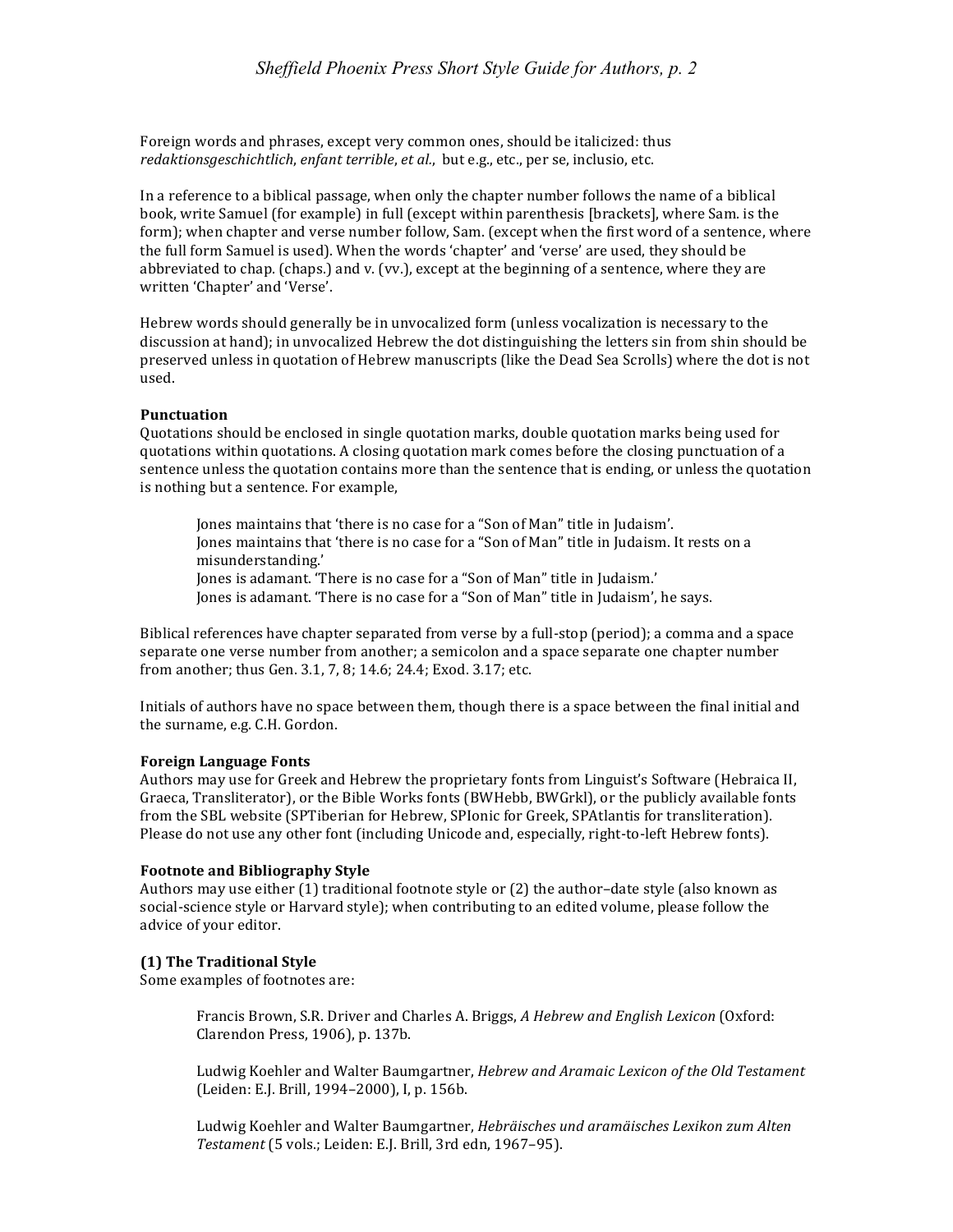G. R. Driver, 'Proverbs xix. 26', *TZ* 11 (1955), pp. 373-74 (373).

D. Winton Thomas, 'Textual and Philological Notes on Some Passages in the Book of Proverbs', in *Wisdom in Israel and in the Ancient Near East, Presented to Professor Harold Henry Rowley ... in Celebration of his Sixty-Fifth Birthday* (ed. M. Noth and D. Winton Thomas; VTSup, 3; Leiden: E.J. Brill, 1955), pp. 280-92 (289).

Articles and chapters in books should be cited, at their first occurrence, with their complete page numbers. A number in brackets (parentheses) after page numbers is the specific page that is being referred to.

To refer to a work for a second time, give only the author's surname and a short form of the title (please avoid the use of *idem*, *ibid*. and *op. cit*.).

For Bibliographies, the format is the same as for footnotes, except that entries begin with the author's surname, followed by the initials and no comma, thus:

Petersen, D.L. *Haggai and Zechariah 1-8* (OTL; Philadelphia: Westminster Press, 1984).

If there are further works by the same author, please type a dash (em-dash or  $-$ ) in place of the author's name, and alphabetize the titles of the works. For articles in journals and collective works, no Bibliography is required when the traditional style of footnoting is used.

When an article in a collective work is being referred to, the style that should be used in a footnote is:

H. Lichtenberg and P. Smith, 'Atonement and Sacrifice in the Qumran Community', in *Approaches to Ancient Judaism* (ed. W.S. Green; BJS, 9; Chico, CA: Scholars Press, 1980), pp. 159-71.

That is, after the title of the article, you should say 'in' and then the title of the edited work; the names of the editors comes after the bracket (parenthesis) giving the publication information.

In a Bibliography, it is the same except that the initial(s) of the first author should follow the surname, and a comma should follow the initials, thus: Lichtenberg, H., and P. Smith. 'Atonement and Sacrifice in the Qumran Community', in *Approaches to Ancient Judaism* (ed. W.S. Green; BJS, 9; Chico, CA: Scholars Press, 1980), pp. 159-71.

# **(2) Author–Date Style**

In this style bibliographical references are incorporated in the text within brackets (parentheses). Examples of the format are:

> (Brown 1980) (Brown 1980c) (Brown 1980: 23-25) (Brown 1980: 230 n. 2) (Brown 1980: Pl. 10) (Brown 1980: Chapter 3) (Brown 1980: II, 231). (Brown 1980: vol. 2) [if the whole volume is being referred to] (Jones 1963, 1972a, 1986) (Jones 1963a: 10; 1972; 1986: 123) (Jones 1963a; 1972a: 156; Smith 1982)  $(BDB, 61)$  [no colon is used when no date is given]

In this style of reference, 'p.' and 'pp.' are not used. *Ibid.* and *op. cit.* are not used. Authors using the author-date style may also use footnotes, especially if there is too much material